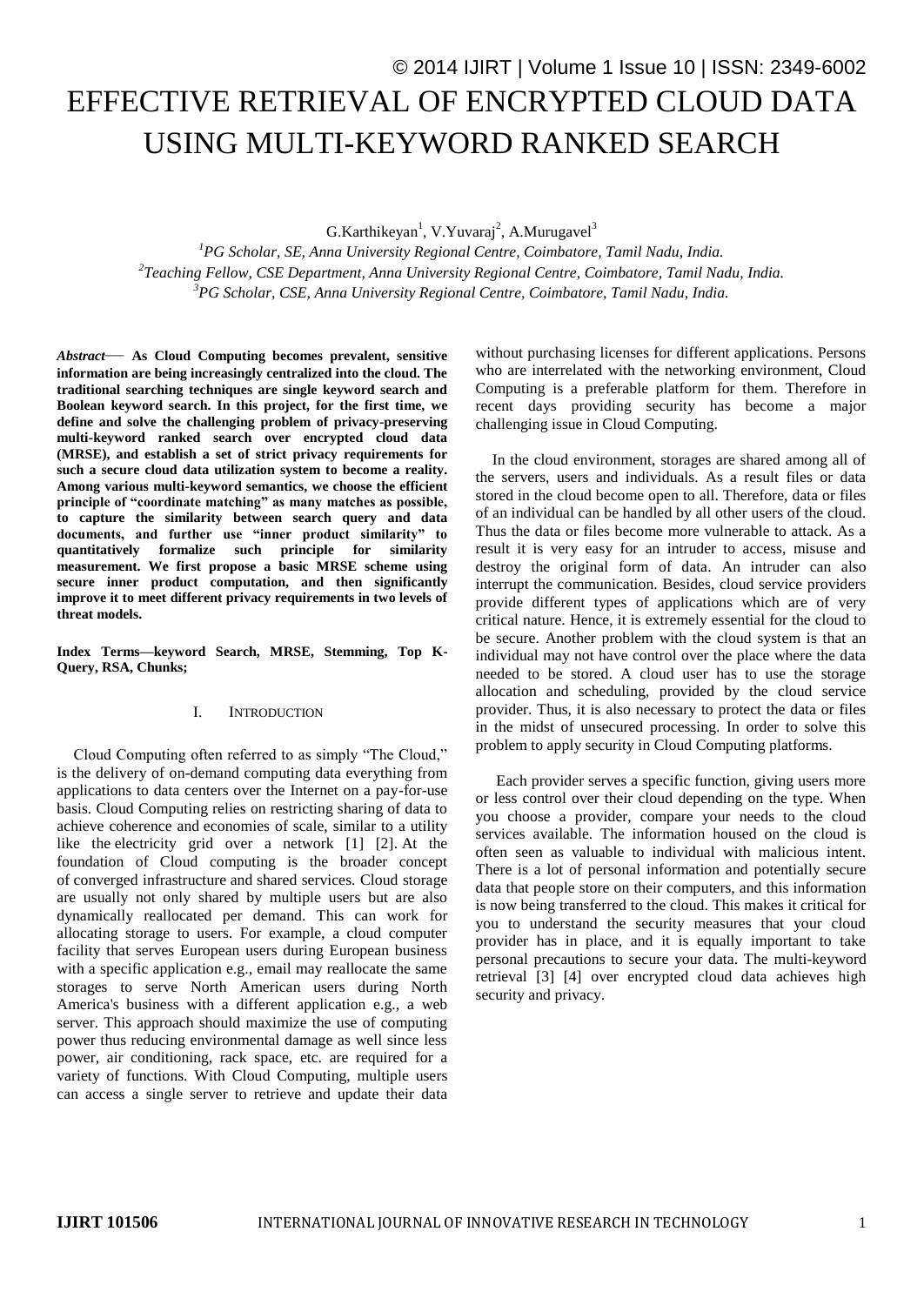## II. RELATED WORK

### [1] *Secured Multi-Keyword Ranked Search Over Encrypted Cloud Data*

Ankatha Samuyelu et al [5], main aim is to find the solution of multi-keyword ranked search over encrypted cloud data (MRSE) while preserving strict system-wise privacy in the cloud computing paradigm. A variety of multi- keyword semantics are available, an efficient similarity measure of "coordinate matching" (as many matches as possible), to capture the data documents' relevancy to the search query is used. Specifically "inner product similarity", i.e., the number of query keywords appearing in a document, to quantitatively evaluate such similarity measure of that document to the search query is used in MRSE algorithm.

### [2] *Providing Privacy Preserving in Cloud Computing*

Privacy is an important issue for cloud computing, both in terms of legal compliance and user trust and needs to be considered at every phase of design. The [6] [9] paper tells the importance of protecting individual's privacy in cloud computing and provides some privacy preserving technologies used in cloud computing services. Paper tells that it is very important to take privacy into account while designing cloud services, if these involve the collection, processing or sharing of personal data.

### [3] *Efficient and Secure Multi-Keyword Search on Encrypted Cloud Data*

This paper has defined and solved the problem of effective yet secure ranked keyword search over encrypted cloud data [7] [11]. Ranked search greatly enhances system usability by returning the matching files in a ranked order regarding to certain relevance criteria (e.g., keyword frequency) thus making one step closer towards practical deployment of privacy-preserving data hosting services in Cloud Computing. For the first time, the paper has defined and solved the challenging problem of privacy-preserving multi-keyword ranked search over encrypted cloud data (MRSE), and establish a set of strict privacy requirements for such a secure cloud data utilization system to become a reality.

### [4] *Cryptographic Cloud Storage*

When the benefits of using a public cloud infrastructure are clear, it introduces significant security and privacy risks. In fact, it seems that the biggest obstacle to the adoption of cloud storage (and cloud computing in general) is concern over the confidentiality and integrity of data. In [8] [10], an overview of the benefits of a cryptographic storage service, for example, reducing the legal exposure of both customers and cloud providers, and achieving regulatory compliance is provided. Besides this, cloud services that could be built on top of a cryptographic storage service such as secure backups, archival, health record systems, secure data exchange and ediscovery is stated briefly.

## III. EXISTING SYSTEM

The enormous amounts of data are stored in remote, but not necessarily trusted servers. There are several privacy issues regarding to accessing data on such servers; two of them can easily be identified: sensitivity of i) keywords sent in queries and ii) the data retrieved; both need to be. Private Information Retrieval (PIR) enables the user to access public or private databases without revealing which data he is extracting. The large number of data users and documents in cloud, it is crucial for the search service to allow multi-keyword query and provide result similarity ranking to meet the effective data retrieval need. The searchable encryption focuses on single keyword search or Boolean keyword search, and rarely differentiates the search results. So it gives undifferentiated results. Encrypted cloud data search system remains a very challenging task because of inherent security and privacy obstacles.

### [1] *Limitation of Existing System*

The existing system possesses several limitations and they are given as follows,

- Single-keyword search without ranking
- Boolean- keyword search without ranking
- Single-keyword search with ranking
- It provides less security
- Missing Data Integrity

### IV. PROPOSED SYSTEM

In this dissertation, the challenging problem of privacypreserving multi-keyword ranked each over encrypted cloud data (MRSE), and establish a set of strict privacy requirements for such a secure cloud data utilization system to become a reality. Among various multi-keyword semantics, we choose the efficient principle of coordinate matching. The data owner creates a search index for each document. The search index file is created using a secret key based trapdoor generation function where the secret keys are only known by the data owner. Then, the data owner uploads these search index files to the server together with the encrypted documents. Searchable index should be constructed to prevent server from performing such kind of association attack. Keyword Privacy As users usually prefer to keep their search from being exposed to others like cloud server, the most important concern is to hide what they are searching, Trapdoor Privacy Since only authorized users are allowed to acquire trapdoors for their search query, the server is not expected to have the ability to generate valid trapdoors from previous received ones., The data is divided into several Chunks and stored in different servers for effective secured data efficiency.

#### [1] *Advantages of Proposed System*

- Multi-keyword ranked search over encrypted cloud data (MRSE)
- Coordinate matching by inner product similarity.
- It provide high security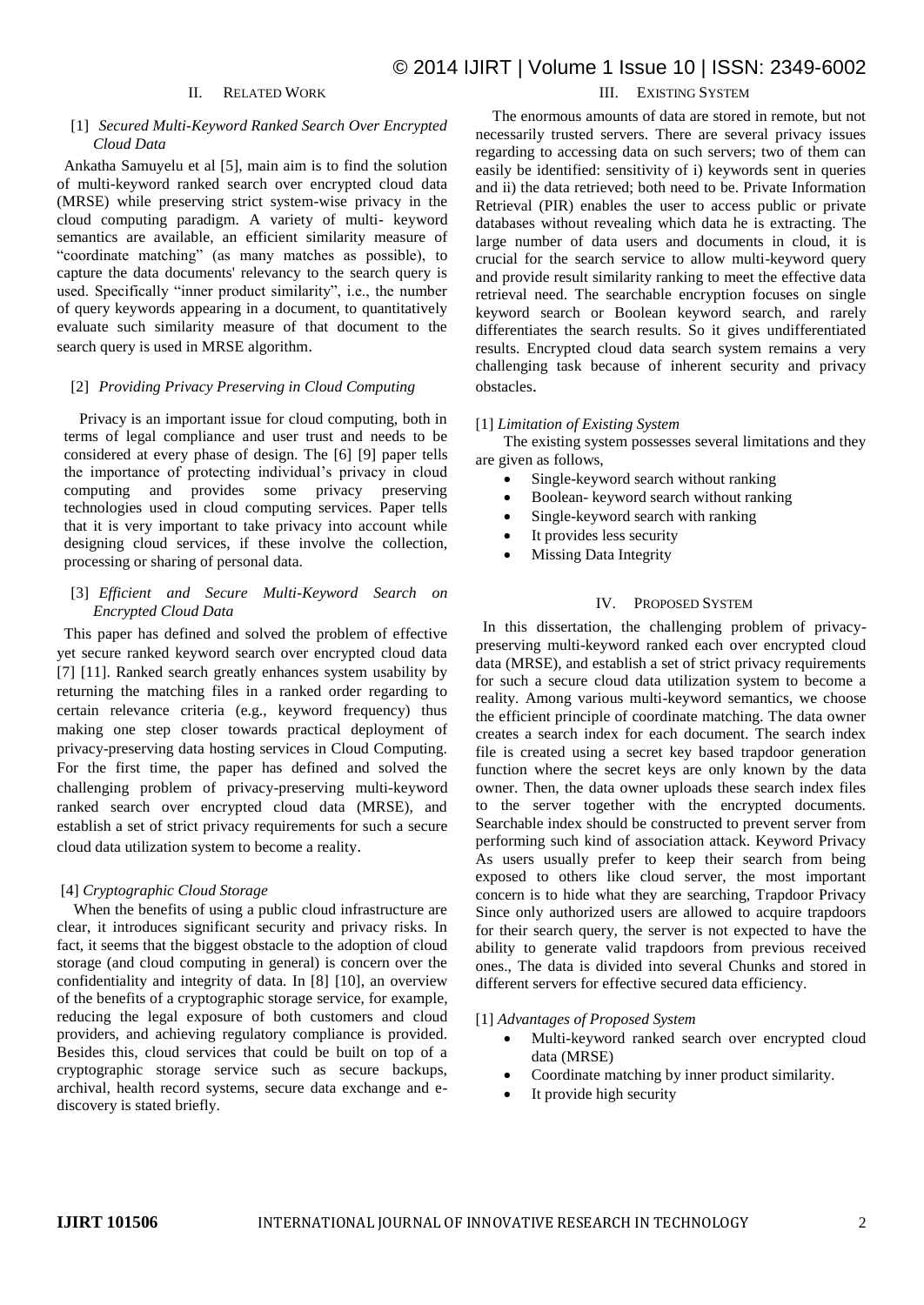Preserving data integrity and confidentiality.



Fig 1.System Architecture

### V. SYSTEM DESIGN

### [1] *MRSE Framework*

For easy presentation, operations on the data documents are not shown in the framework since the data owner could easily employ the traditional symmetric key cryptography to encrypt and then outsource data. With focus on the index and query, the MRSE [12] system consists of four algorithms as follows 1. *Setup (ℓ*)

Taking a security parameter  $\ell$  as input, the data owner outputs a symmetric key as SK.

### 2. *BuildIndex(F, SK)*

Based on the dataset F, the data owner builds a searchable index I which is encrypted by the symmetric key SK and then outsourced to the cloud server. After the index construction, the document collection can be independently encrypted and outsourced.

### 3. *Trapdoor(fW)*

With t keywords of interest in fW as input, this algorithm generates a corresponding trapdoor TfW.

### 4. *Query(TfW, k, I)*

When the cloud server receives a query request as (TfW, k), it performs the ranked search on the index I with the help of trapdoor TfW, and finally returns FfW, the ranked id list of top-k documents sorted by their similarity with fW.

### [2] *Cloud Setup*

Cloud servers are constructed with the files and the index information are maintained in the main cloud server. The data are added in each cloud servers, and network construction is made with the entire data index present in each cloud server. Query is given to the main cloud server, so that the main cloud

# © 2014 IJIRT | Volume 1 Issue 10 | ISSN: 2349-6002

server will verify the index information present in it & divert the query to the corresponding cloud servers.

### [3] *Filtering Key words*

The words in the files are filtered and main keywords are filtered using Stemming Algorithm. The main keywords are extracted to filter the unwanted words. The Files names are updated in the corresponding cloud servers.

### [4] *Encryption Module*

The query of the user is encrypted using RSA algorithm; this encryption process will prevent the data theft from the hackers. Data security is ensured using RSA encryption. **RSA**  is an algorithm for public-key cryptography. It is the first algorithm known to be suitable for signing as well as encryption, and was one of the first great advances in public key cryptography. RSA is widely used in electronic commerce protocols, and is believed to be secure given sufficiently long keys and the use of up-to-date implementations. This algorithm is used to encrypt n decrypt file contents. It is an asymmetric algorithm. The RSA algorithm involves three steps: key generation, encryption and decryption.

### *Key generation*

 RSA involves a **public key** and a **private key.** The public key can be known to everyone and is used for encrypting messages. Messages encrypted with the public key can only be decrypted using the private key. The keys for the RSA algorithm are generated the following way:

1. Choose two distinct prime numbers *a* and *b*.

2. Compute  $n = ab$ .

*n* is used as the modulus for both the public and private keys

3. Compute  $\varphi(n) = (a - 1)(b - 1)$ , where  $\varphi$  is Euler's totient function.

4. Choose an integer *e* such that  $1 < e < \varphi(n)$  and greatest common divisor of  $(e, \varphi(n)) = 1$ ; i.e., *e* and  $\varphi(n)$  are co-prime. e is released as the public key exponent.

Having a short bit-length.

### *Encryption*

 Alice transmits her public key *(n, e)* to Bob and keeps the private key secret. Bob then wishes to send message **M** to Alice. He first turns **M** into an integer m, such that  $0 < m < n$  by using an agreed-upon reversible protocol known as a padding scheme. He then computes the cipher text *c* corresponding to *c=m e (mod n)*

This can be done quickly using the method of exponentiation by squaring. Bob then transmits *c* to Alice. Note that at least nine values of m could yield a cipher text c equal to *m*, but this is very unlikely to occur in practice.

### *Decryption*

Alice can recover *m* from c by using her private key exponent d via computing

 $\int m=c^d$ (*mod n*)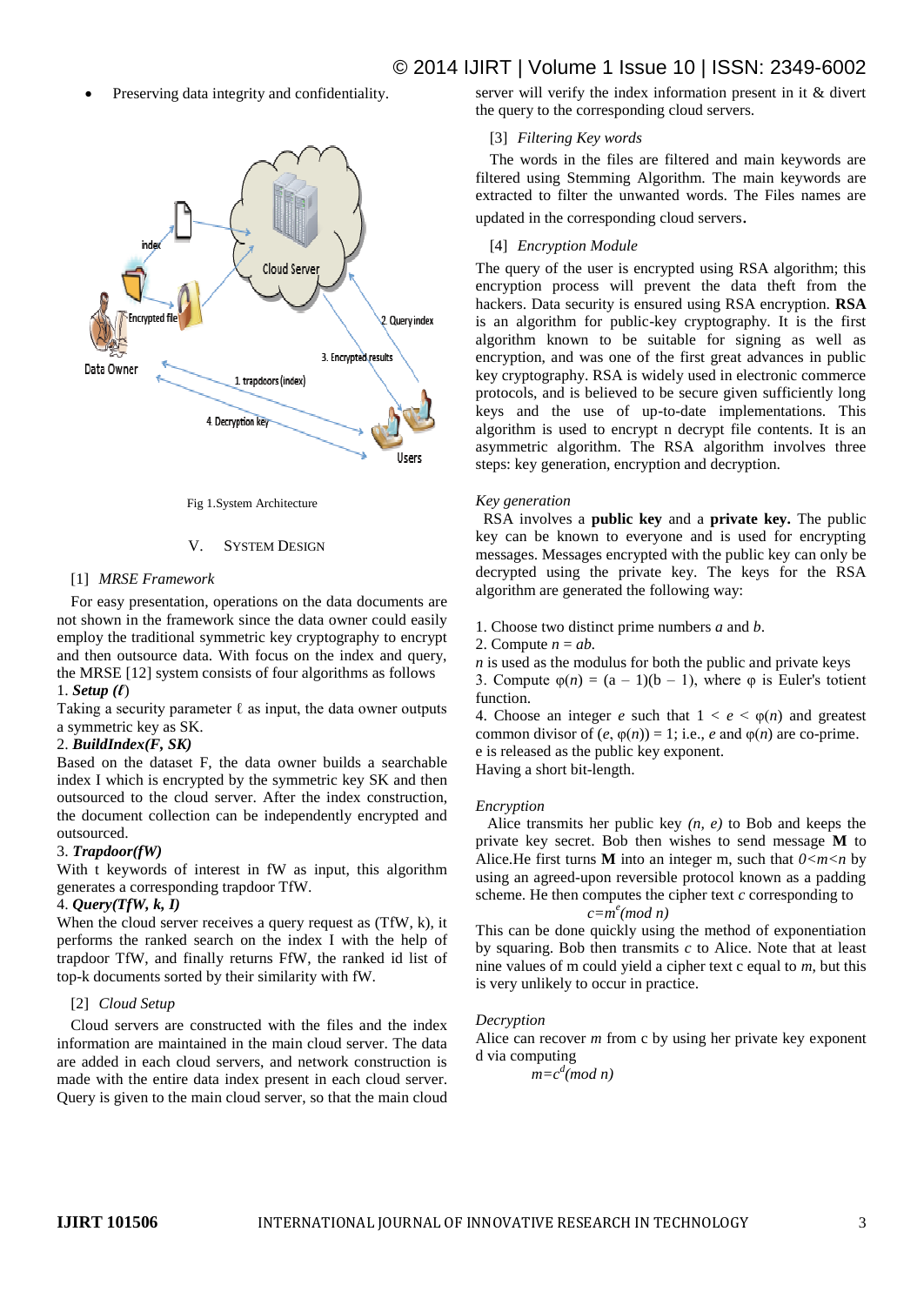Given *m*, she can recover the original message **M** by reversing the padding scheme.

### [5] Cloud *Server*

 Cloud Server is the major main server which contains the index data of the entire data present in all sub Cloud Servers. The Cloud Server will act as the main server to receive the query from the user. The user query is encrypted using RSA algorithm, and sends to the main Cloud Server. The main Cloud Server decrypts the query and match with the index data present in it. The main Cloud Server will find the best match file using ranking algorithm.

### [6] *Ranking Algorithm Module*

 In this module we rank the best file by calculating the ratio between term frequencies with the total number of keywords. The value is calculated and compared with the rest of the values. The maximum valued files are ranked in order. The files are retrieved to the user as the index data of all the files are maintained in the index of the main cloud server. Knearest neighbor search identifies the top k nearest neighbors to the query. This technique is commonly used in predictive analytics to estimate or classify a point based on the consensus of its neighbors. K-nearest neighbor graphs are graphs in which every point is connected to its k nearest neighbors.

 The basic idea of our new algorithm: The value of dmax is decreased keeping step with the ongoing exact evaluation of the object similarity distance for the candidates. At the end of the step by step refinement, dmax reaches the optimal query range Ed and prevents the method from producing more candidates than necessary thus fulfilling the r-optimality criterion.

Nearest Neighbor Search (q, k) // optimal algorithm

- 1. Initialize ranking  $=$  index.increm-ranking  $(F(q), df)$
- 2. Initialize result = new sorted-list (key, object)
- 3. Initialize dmax  $=$  w
- 4. While  $o = \text{ranking.getnext}$  and  $d_1(o, q)$  I d,  $do$
- 5. If do  $\emptyset$ , s s dmax then result.insert  $(d, (o, q), o)$
- 6. If result. length 2 k then dmax = result [k]. key
- 7. Remove all entries from result where key > dmax

8. End while

Report all entries from result where key I dmax

### [7] *Best File Identification*

The best file identification is achieved using Top k Query Algorithm. The maximum ranked values are obtained using Term frequency calculation. The files are kept in the ascending order. The best files are given as output to the main cloud server. The main cloud server retrieves top files and given as output to the user.

### VI. EXPERIMENTAL RESULTS

To activate ranked search for effective utilization of outsourced cloud data, our system design should simultaneously achieve security and performance guarantees as follows.

### [1] *Secured Multi-keyword Ranked Search*

 To design search schemes which allow multi-keyword query and provide result similarity ranking for valuable data retrieval, instead of returning undifferentiated results.

### [2] *Privacy*

To prevent cloud server from learning additional information from dataset and index, and to meet privacy requirements file. We compare the four user to fetch and modify same file at different time scale.

### [3] *Effectiveness with high performance*

Above goals on functionality and privacy should be achieved with low communication and computation overhead.

### VII. CONCLUSION

 In this dissertation, the motivate and solve the problem of efficient and secure ranked multi-keyword search on remotely stored encrypted database model where the database users are protected against privacy violations .We appropriately increase the efficiency of the scheme by using symmetric-key encryption method rather than public- key encryption for document encryption. We also propose to use the blinded encryption technique in accessing the contents of the retrieved documents without revealing them to other parties. We prove that our proposed method satisfies the security requirements. The proposed ranking method proves to be efficient to return highly relevant documents corresponding to submitted search terms. We implement the entire scheme and extensive experimental results on the implementation demonstrate the effectiveness and efficiency of our solution.

### REFERENCE

- [1] L.M. Vaquero, L. Rodero-Merino, J. Caceres, and M. Lindner, "A Break in the Clouds: Towards a Cloud Definition," ACM SIGCOMM Comput. Commun. Rev., vol. 39, no. 1, pp. 50-55, 2009.
- [2] N. Cao, S. Yu, Z. Yang, W. Lou, and Y. Hou, "LT Codes-Based Secure and Reliable Cloud Storage Service," Proc. IEEE INFOCOM, pp. 693-701, 2012..
- [3] N. Cao, C. Wang, M. Li, K. Ren, and W. Lou, "Privacy-Preserving Multi-Keyword Ranked Search over Encrypted Cloud Data," Proc. IEEE INFOCOM, pp. 829-837, Apr, 2011
- [4] Ning Cao,, Cong Wang, Ming Li, Kui Ren, Wenjing Lou," Privacy-Preserving Multi-Keyword Ranked Search over Encrypted Cloud Data" IEEE TRANSACTIONS ON PARALLEL AND DISTRIBUTED SYSTEMS, VOL. 25, NO. 1, JANUARY 2014
- [5] Ankatha Samuyelu Raja Vasanthi ," Secured Multi keyword Ranked Search over Encrypted Cloud Data", 2012